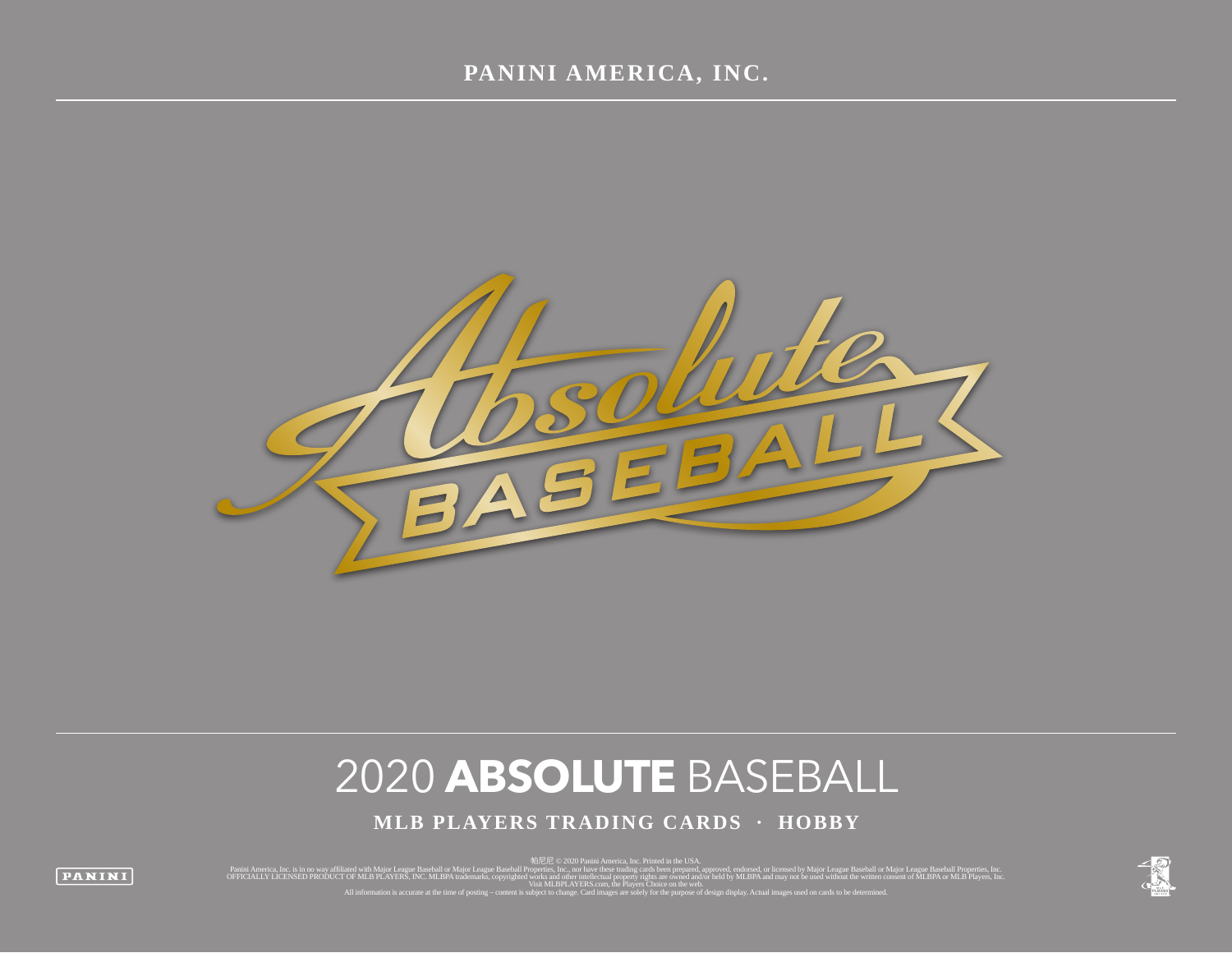### **ABSOLUTE** BASEBALL **2020 MLB PLAYERS TRADING CARDS · HOBBY**







**ICONIC INK ICONIC INK DUALS** ICONIC INK TRIPLES

Whether you're a fan of single, dual or triple autos, Iconic Ink is sure to have you covered. Featuring legends, current stars, rookies, and prospects, this set covers all the bases!



帕尼尼 © 2020 Panini America, Inc. Printed in the USA. Panini America, Inc. is in no way affiliated with Major League Baseball or Major League Baseball Properties, Inc. Journal of Major League Baseball Properties, Inc. Decise in the United States Inc. We are trading cards been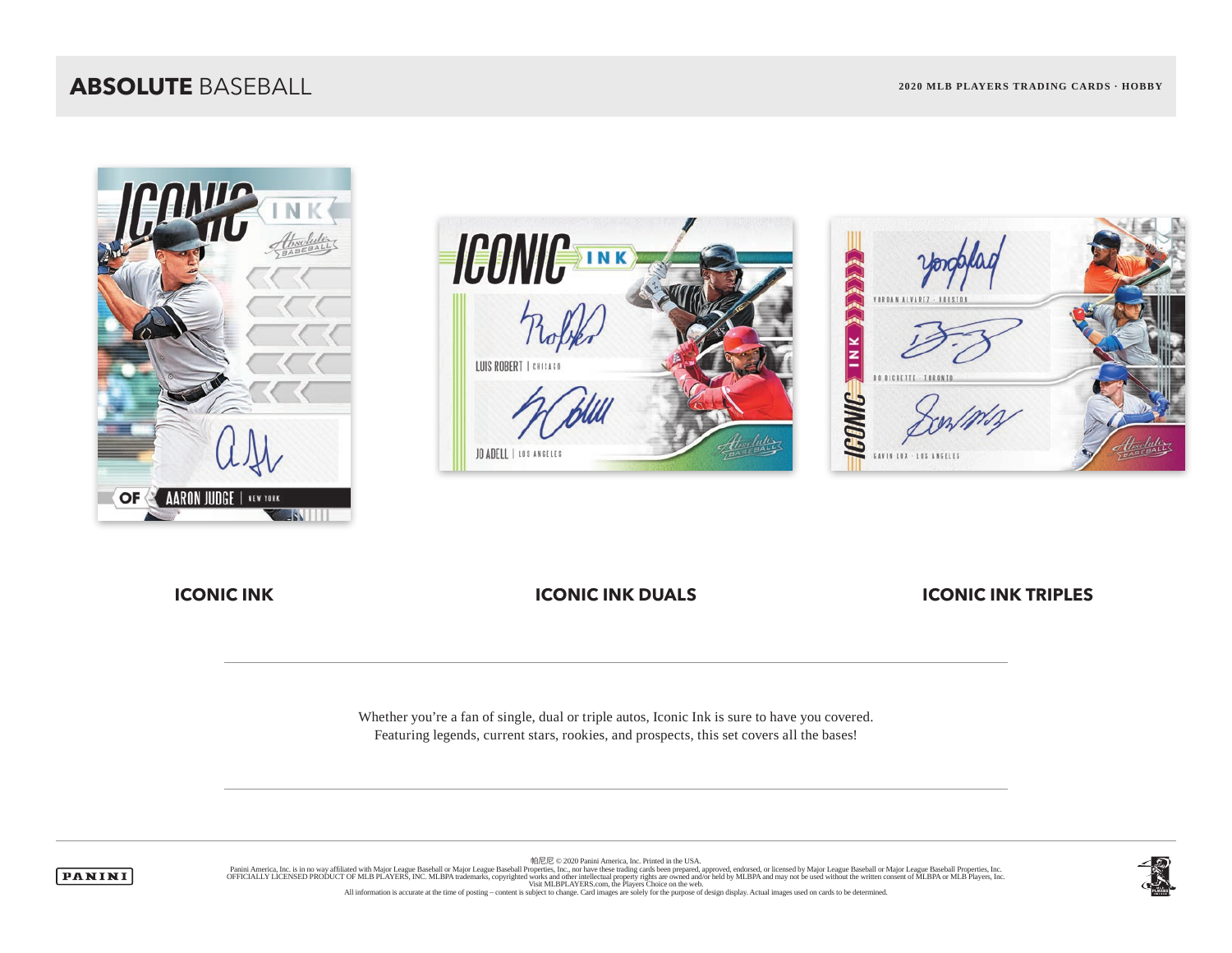## **ABSOLUTE** BASEBALL **2020 MLB PLAYERS TRADING CARDS · HOBBY**



### **TOOLS OF THE TRADE 3 SWATCH SIGNATURES SPECTRUM PURPLE**

Tools of the Trade is back with multiple variations, look for this iconic set to pair autographs with either 2, 3, 4, or 6 swatches of material!



### *HOBBY EXCLUSIVE HOBBY EXCLUSIVE*

# **ABSOLUTE ROOKIE MATERIALS**

This hobby-exclusive set pairs a top 2020 rookie with a swatch of their memorabilia!



Find former and current star duos paired with memorabilia swatches in the hobby-exclusive Team Tandem Materials!

帕尼尼 © 2020 Panini America, Inc. Printed in the USA.



Panini America, Inc. is in no way affiliated with Major League Baseball or Major League Baseball Properties, Inc. Journal of Major League Baseball Properties, Inc. Decise in the United States Inc. We are trading cards been



**TEAM TANDEM MATERIALS** 

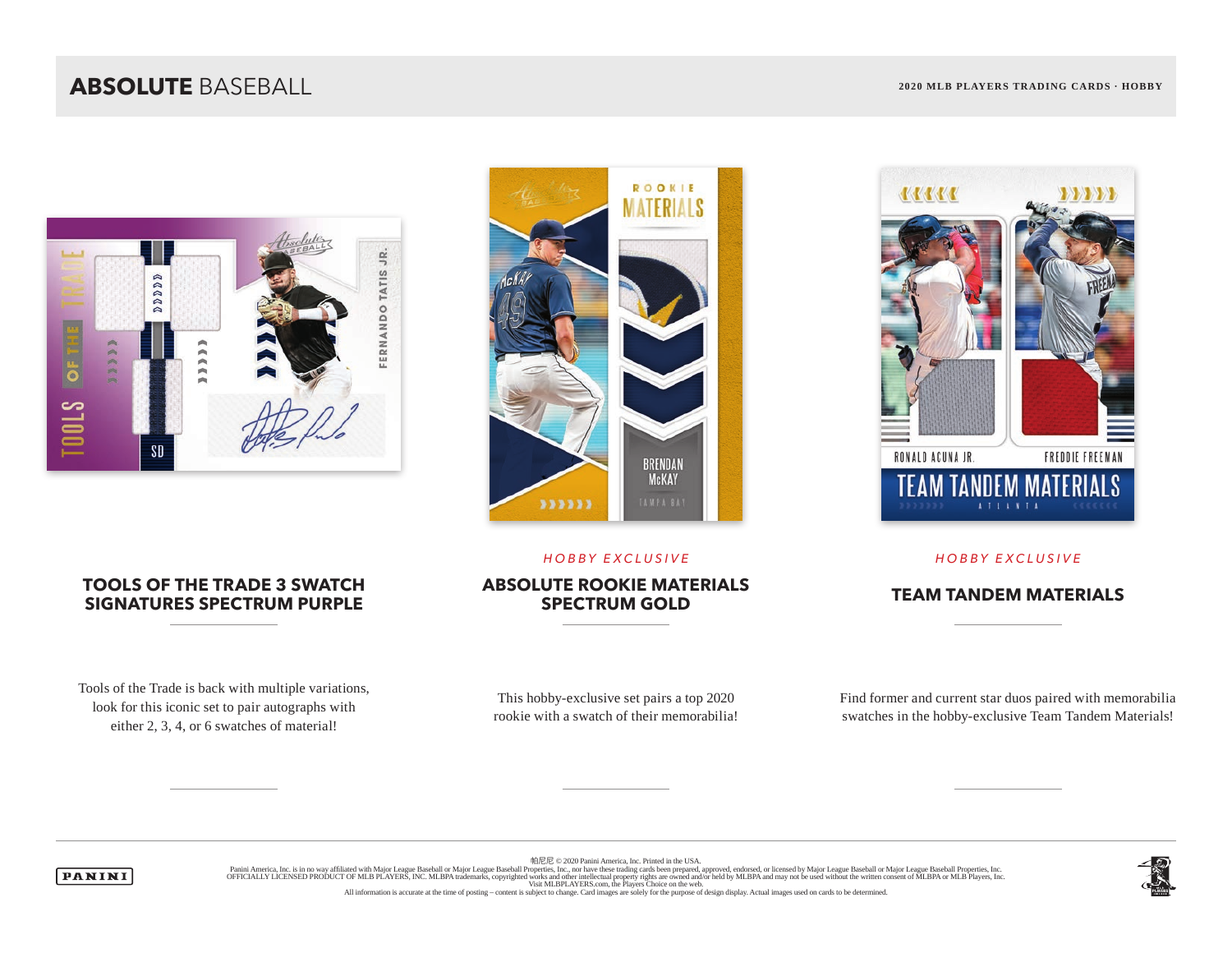## **ABSOLUTE** BASEBALL **2020 MLB PLAYERS TRADING CARDS · HOBBY**







One-Two Punch will feature 10 player tandems that are guaranteed to cause their opposing teams headaches!

### **ONE-TWO PUNCH ROOKIE ROUND UP SPECTRUM SILVER** ABSOLUTE LEGENDS SPECTRUM **BLACK**

In this 25-card set you'll find some of the current rookies for the 2020 season

Absolute Legends is a 20-card set that pays homage to some of the greatest players to ever grace the field.



帕尼尼 © 2020 Panini America, Inc. Printed in the USA. Panini America, Inc. is in no way affiliated with Major League Baseball or Major League Baseball Properties, Inc. Journal of Major League Baseball Properties, Inc. Decise in the United States Inc. We are trading cards been